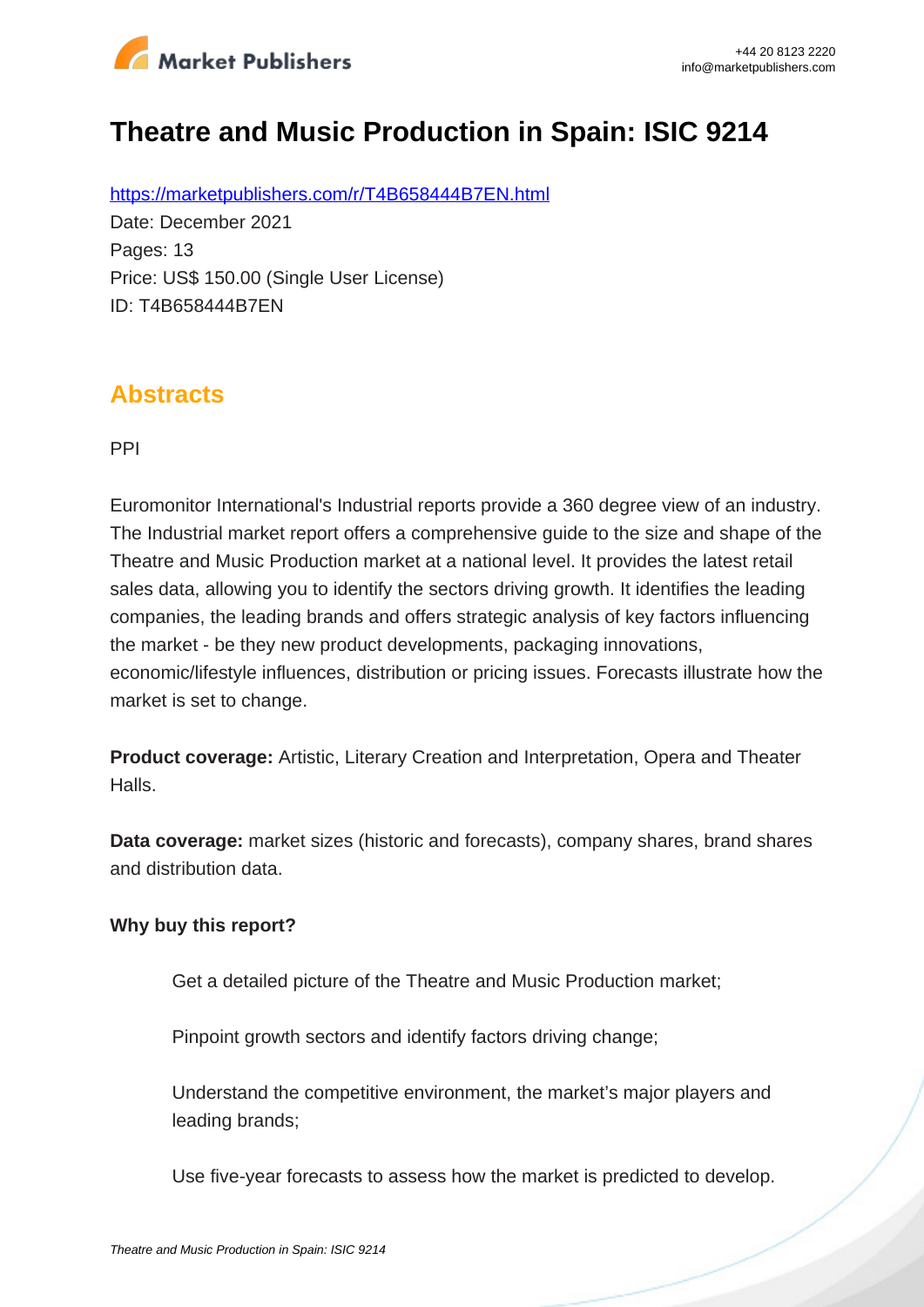

Euromonitor International has over 40 years' experience of publishing market research reports, business reference books and online information systems. With offices in London, Chicago, Singapore, Shanghai, Vilnius, Dubai, Cape Town, Santiago, Sydney, Tokyo and Bangalore and a network of over 800 analysts worldwide, Euromonitor International has a unique capability to develop reliable information resources to help drive informed strategic planning.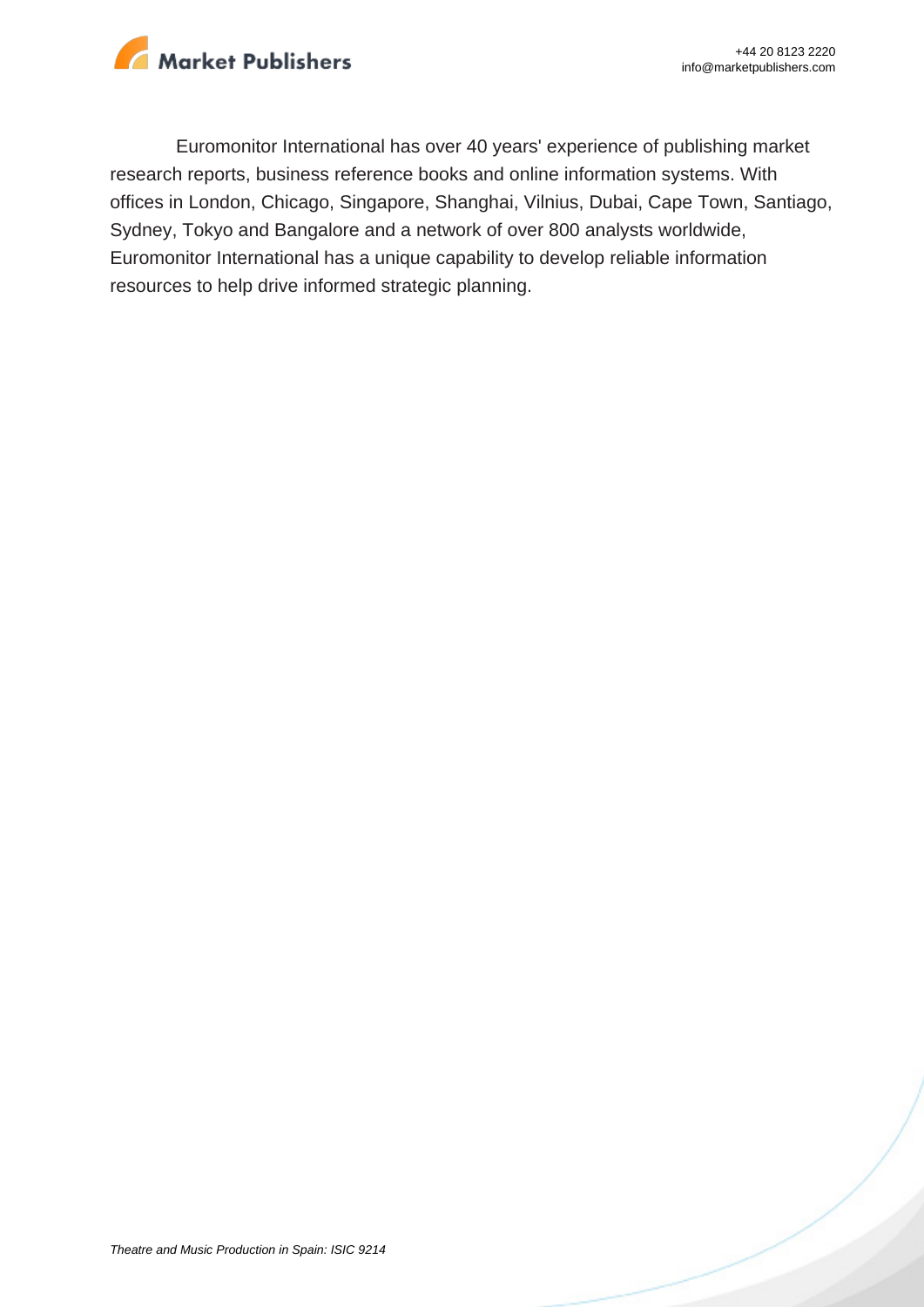

## **Contents**

THEATRE AND MUSIC PRODUCTION IN SPAIN: ISIC 9214 **HEADLINES** INDUSTRY OVERVIEW TURNOVER SCORECARD Summary 1 Scorecard of Turnover Pillar 2020 CHART 1 Turnover Regional Comparison 2020 CHART 2 Turnover per Capita Regional Comparison 2020 CHART 3 Turnover Growth Regional Comparison 2015-2025 CHART 4 Future and Absolute Growth of Turnover Regional Comparison 2020-2025 CHART 5 Turnover 2015-2025 CHART 6 Turnover by Category 2015-2020 CHART 7 Turnover by Category 2020-2025 CHART 8 Turnover per Employee 2015-2020 COST STRUCTURE CHART 9 Cost Structure 2015-2020 CHART 10 Profit and Profit Margin 2015-2020 CHART 11 Average Salary 2015-2020 CHART 12 Labour Costs and Employee Productivity Comparison 2015-2020 CHART 13 Demand Structure by Buyer 2015-2020 FIRMOGRAPHICS CHART 14 Number of Companies by Size 2015/2020 CHART 15 Competitive Landscape Structure by Company Size 2015/2020 CHART 16 Top Companies' Ranking 2015-2020 and % of Turnover 2020 ATTRACTIVENESS INDEX CHART 17 Attractiveness Index in Selected Industries 2020 ECONOMIC CONTEXT AND LABOUR MARKET Summary 2 Economic and Labour Market 2020